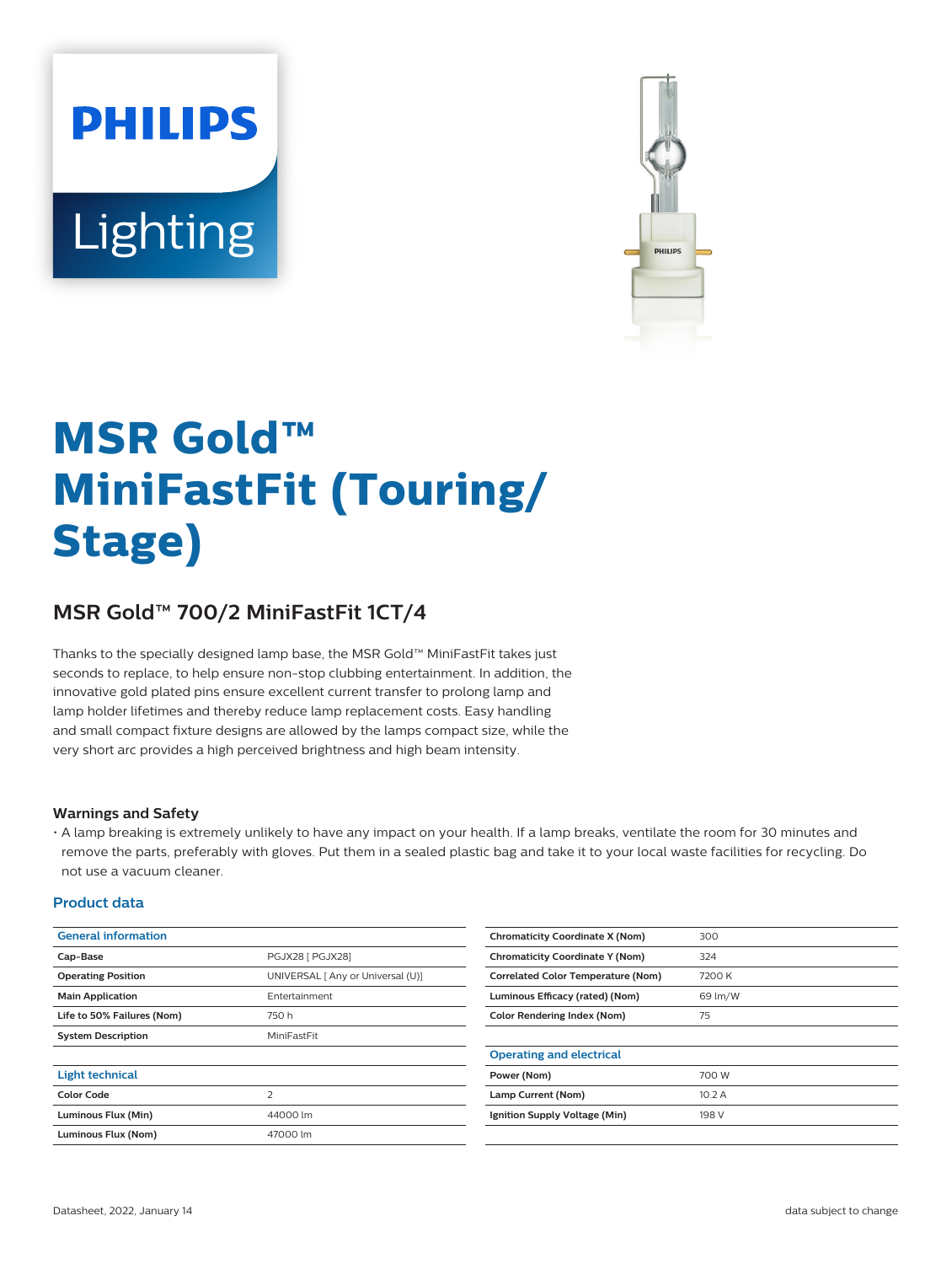### **MSR Gold™ MiniFastFit (Touring/Stage)**

| <b>Controls and dimming</b>   |                 |  |  |
|-------------------------------|-----------------|--|--|
| Dimmable                      | Yes             |  |  |
|                               |                 |  |  |
| <b>Mechanical and housing</b> |                 |  |  |
| <b>Cap-Base Information</b>   | <b>PGJX28</b>   |  |  |
|                               |                 |  |  |
| Luminaire design requirements |                 |  |  |
| <b>Bulb Temperature (Max)</b> | 950 °C          |  |  |
| Pinch Temperature (Max)       | 500 °C          |  |  |
|                               |                 |  |  |
| <b>Product data</b>           |                 |  |  |
| Full product code             | 871829122117300 |  |  |
|                               |                 |  |  |

| Order product name                   | MSR Gold™ 700/2 MiniFastFit 1CT/4 |  |
|--------------------------------------|-----------------------------------|--|
| <b>EAN/UPC - Product</b>             | 8718291221173                     |  |
| Order code                           | 928199905115                      |  |
| <b>Numerator - Quantity Per Pack</b> |                                   |  |
| Numerator - Packs per outer box      | 4                                 |  |
| Material Nr. (12NC)                  | 928199905115                      |  |
| Net Weight (Piece)                   | 0.052 kg                          |  |

#### **Dimensional drawing**



**Product D (max) O L (min) L (max) L C (max) F (max) F F (min)** MSR Gold™ 700/2 MiniFastFit 1CT/4 23.2 mm 3.8 mm 55 mm 57 mm 56 mm 112 mm 36.5 mm 36 mm 35.3 mm

**MSR Gold™ 700/2 MiniFastFit 1CT/4**

#### **Photometric data**



**XDPB\_XDMSR\_0004-Spectral power distribution B/W**